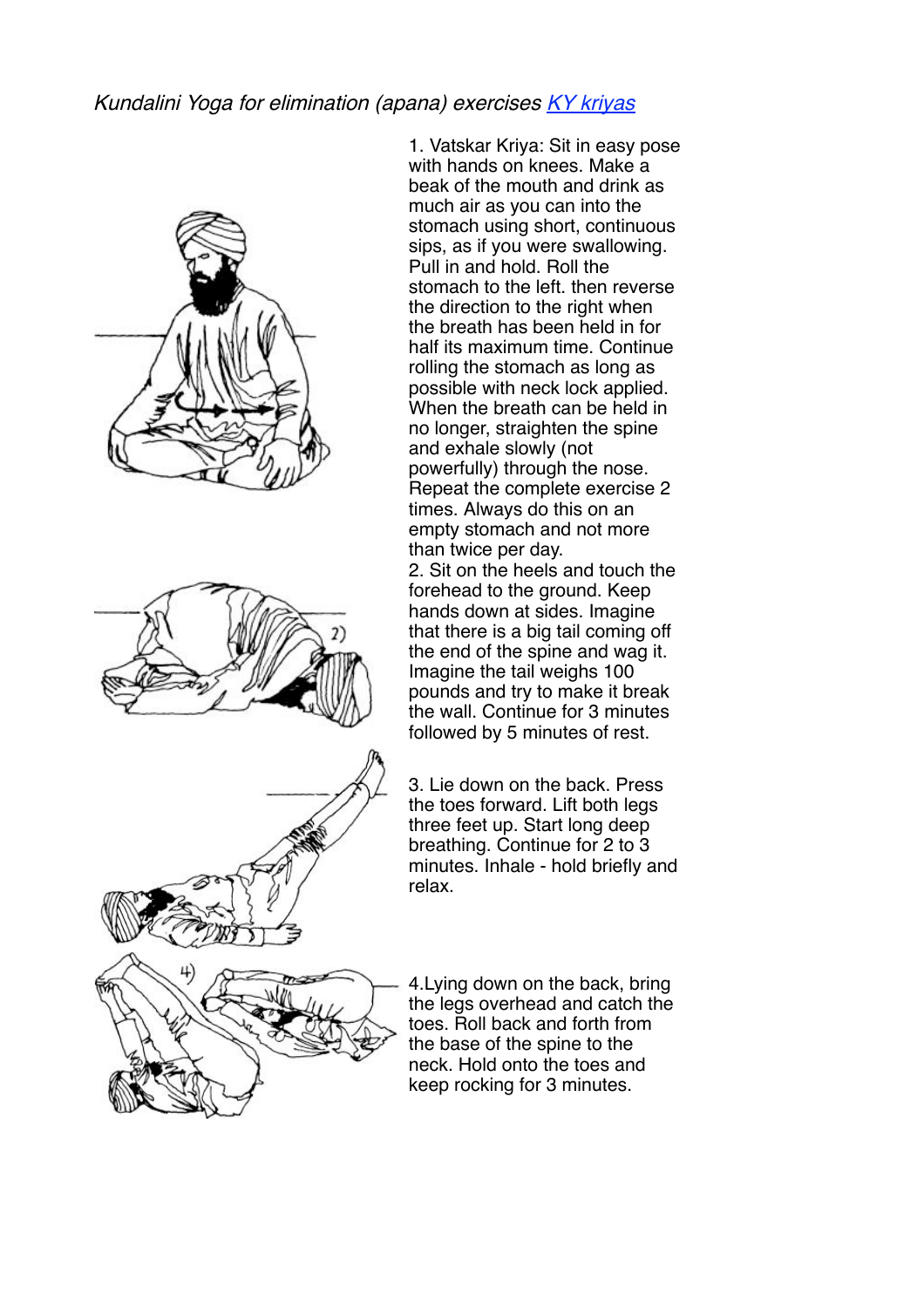

5. Sit up immediately in easy pose. As calmly as possible, make a "U" of the right hand and close the right nostril with the thumb of the right hand. Use the little finger to close the left nostril. Inhale through the left nostril, exhale through the right. Continue for 3 minutes, then inhale and feel the energy radiate throughout the body, giving health and life.

6. Sit in easy pose. Interlace fingers and thumbs in front of the chest at the heart level with the palms facing the chest. Turn the head left and right. Inhale as the chin goes over the left shoulder, exhale as it turns right. Continue for 3 minutes.

7. Sit in easy pose, arms out parallel to the ground. Swing arms backward in a rolling motion as if swimming. Continue for 1 minute.